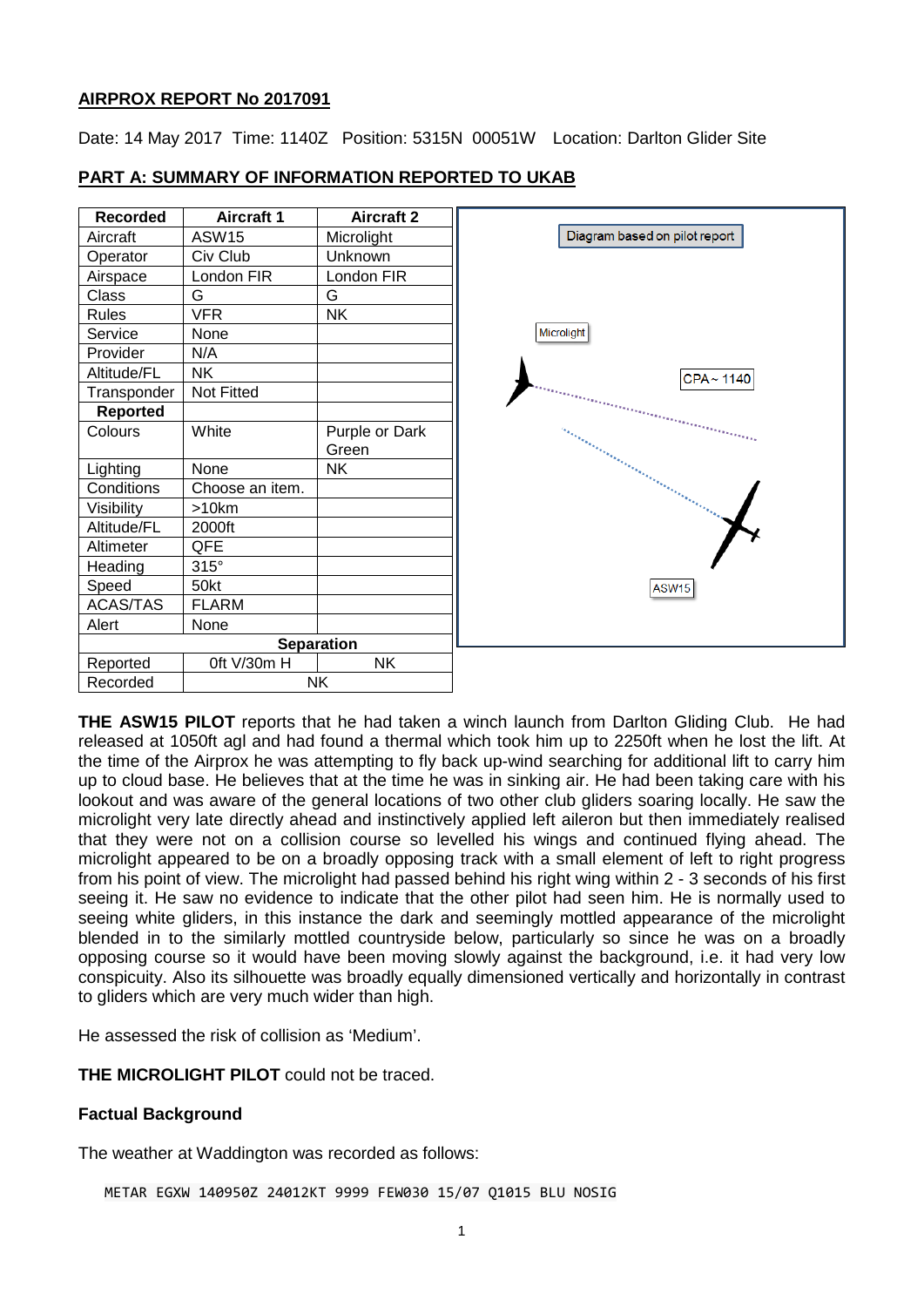# **Analysis and Investigation**

### **UKAB Secretariat**

The ASW15 and Microlight pilots shared an equal responsibility for collision avoidance and not to operate in such proximity to other aircraft as to create a collision hazard<sup>[1](#page-1-0)</sup>. An aircraft operated on or in the vicinity of an aerodrome shall conform with or avoid the pattern of traffic formed by other aircraft in operation<sup>[2](#page-1-1)</sup>.

Figures 1 and 2 show the reported position of the Airprox, almost overhead the Darlton glider site.



Figures 1 and 2: Reported Airprox Position

# **Summary**

An Airprox was reported when an ASW15 and a Microlight flew into proximity at about 1140 on Sunday  $14<sup>th</sup>$  May 2017. Both pilots were operating under VFR in VMC, the ASW15 pilot was not in receipt of a service and the Microlight pilot could not be traced.

# **PART B: SUMMARY OF THE BOARD'S DISCUSSIONS**

Information available consisted of a report from the pilot of the ASW15 only. The incident did not show on radar and there were no air traffic agencies involved.

The Board began by discussing the routing of the Microlight pilot. They noted that Darlton Glider Site had a published winch-launch altitude of 2200ft amsl and that, given the glider pilots report, the microlight pilot was probably flying at or around that altitude (the glider pilot reported descending from 2250ft to 2000ft QFE which equates to about 2400ft to 2155ft amsl over the site). Members opined that although the microlight pilot was entitled to operate where he was, he would have been better served by giving the site a wider berth than he did in order to avoid gliders in the vicinity of their operating site. Members also noted that, without the microlight pilot's report, it was not possible to determine whether the aircraft was fitted with FLARM or PilotAware (both of which may have afforded the microlight pilot situational awareness about the glider). Members urged those who might regularly fly over or in the vicinity of glider sites (or indeed airspace in which gliders regularly operate) to consider the fitment of such equipments.

l

<span id="page-1-0"></span><sup>1</sup> SERA.3205 Proximity.

<span id="page-1-1"></span><sup>2</sup> SERA.3225 Operation on and in the Vicinity of an Aerodrome.